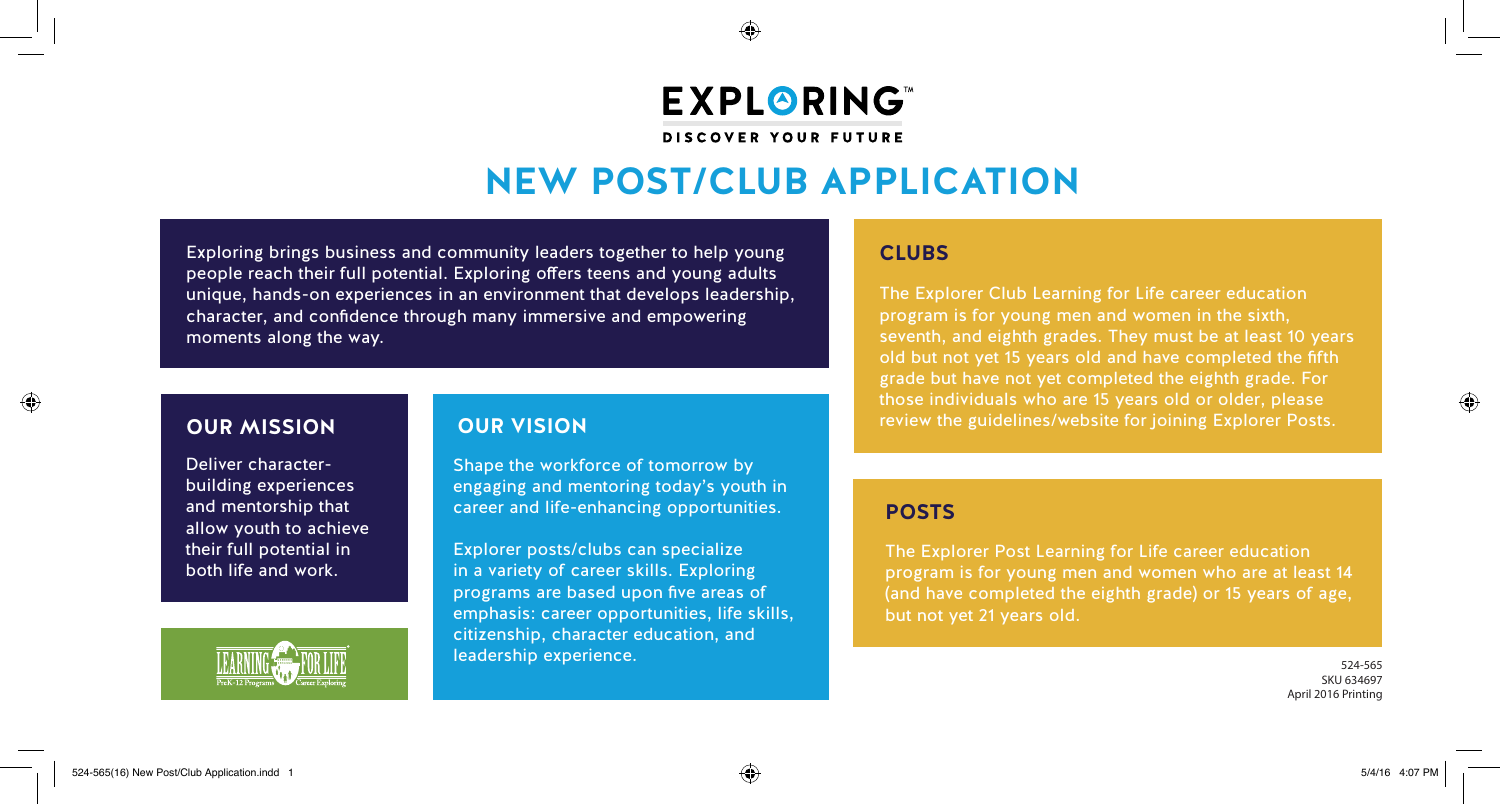# **EXPLORING**

#### **Organization Certification/ Special Interest Codes**

The executive officer of the participating organization, by signature, approves the post or club application. Each Explorer post or club must list the correct special interest code (see code list on the next two pages). The executive officer must also approve all participating adults by signing their individual applications.

#### **Post-Club Liability Insurance Fee**

Posts and clubs are required to pay an annual Unit Liability Insurance Fee of \$40. This cost shall be submitted with the application and will help defray the expenses for the general liability insurance program. These fees will raise approximately 25 percent of the funds required to maintain insurance coverage for all participating organizations and leaders.

#### **Adult Leadership: Post**

Each post is required to have only one committee chairman, at least two committee members, and only one advisor. All adults must be 21 years of age or older.

#### **Adult Leadership: Club**

 $\bigoplus$ 

Each club is required to have only one sponsor and at least one associate sponsor. All adults must be 21 years of age.

#### **Your local LFL office, through the national LFL office:**

- 1. Helps you organize your post or club.
- Provides post or club committee with proven and accepted methods to recruit leadership.
- Outlines suggested procedures to recruit youth.
- Conducts organization meetings.
- Shares in approval process for post or club leaders.

2. Provides training opportunities for your Exploring leaders. 4. Maintains a council service center:

- 3. Provides year-round help: • Leader conferences
- Service Team assistance
- Concerned district personnel
- Special activities and events
- 
- 
- Program resources
- Latest editions of literature
- Professional staff assistance

#### **Special Needs Designation (if applicable)**

Indicate primary special need by placing the special need in the special needs box (limit to one). The special needs categories are: Developmental, Emotional, Hearing, Learning Disability, Mental Disability, Mental Disabil Orthopedic, and Visual.

⊕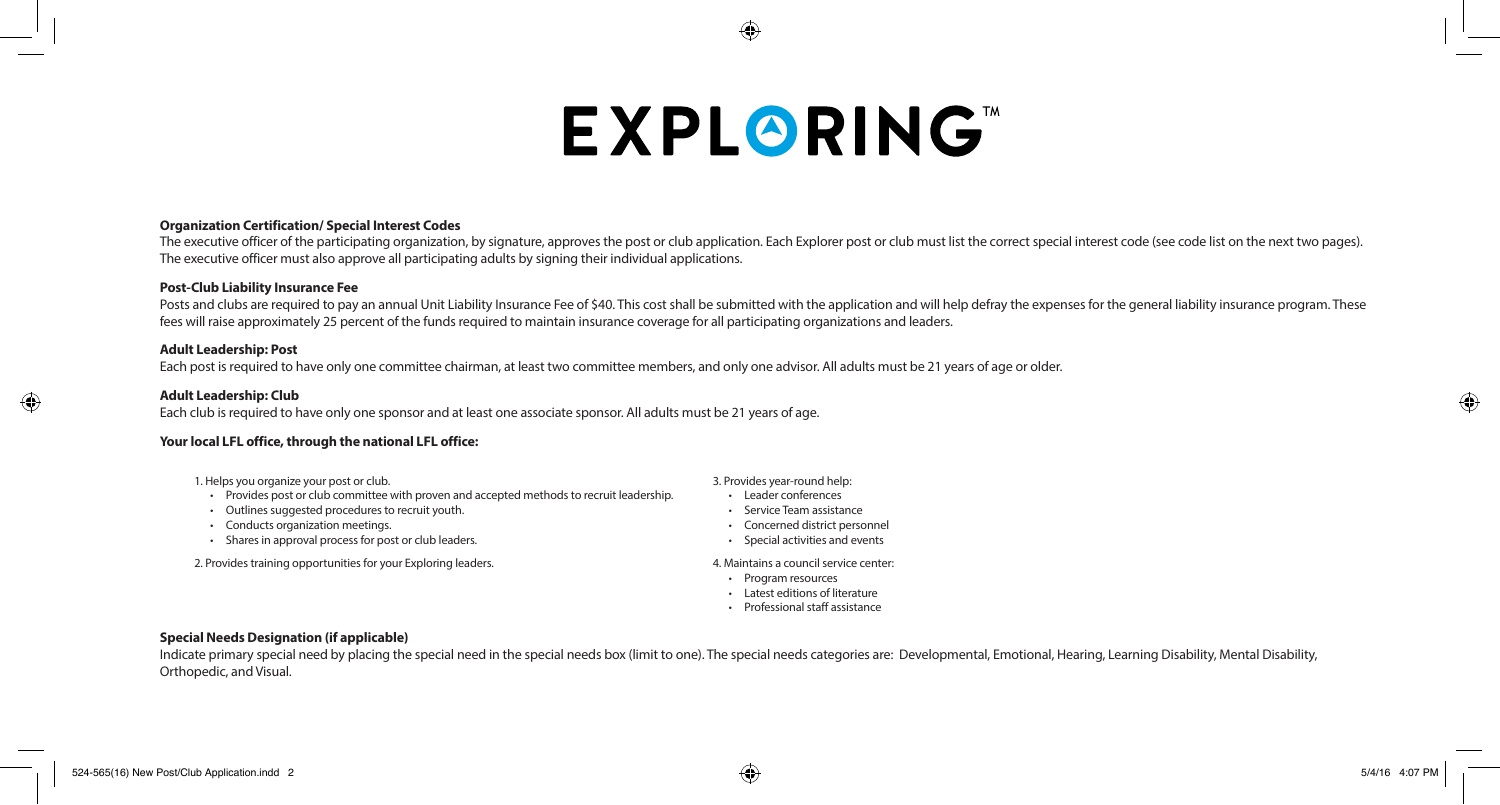#### **Special Interest Codes**

⊕

These codes are used by registrars during the registration and renewal process to sort Explorer posts and clubs into the proper career interest category. This enables the Exploring department to then evaluate each post or club's program.

#### **ARTS AND HUMANITIES**

- Arts and Hobbies Actor/Actress Animal Care/Pets Artist/Sculptor (non-commercial) Author/Poet Commercial Artist Drama/Theater Fashion Designer/Model/Buyer
- Interior Designer/Decorator
- Movie Director/Producer
- Musician (Instrumental/Choral/Vocal)
- Photography

#### **AVIATION**

- Aviation Aerospace/Aeronautical Engineer Aviation Mechanic Aviation Engineer/Designer Flight Attendant
- Model Aircraft/Rockets
- Pilot/Flight Engineer
- Radio-Controlled Aircraft
- Soaring
- Civil Air Patrol

#### **BUSINESS**

- Business Accountant/CPA Advertising/Public Relations Banker/Teller
- Computer Programmer/Operator Data Processing Management
- Fashion Buyer (Merchandising)
- Financial Analyst
- Food Service/Restaurant Mgmt/Caterer
- Hotel Management Marketing
	-
- Personnel Manager/Counselor
- Real Estate/Insurance
- Receptionist
- Retail Store Manager
- Secretary/Stenographer
- Small Business Manager/Owner
- Stock Broker/Investments
- Travel Agent

#### **COMMUNICATIONS**

| 0500                       | Communications                           |  |  |  |
|----------------------------|------------------------------------------|--|--|--|
| 0501                       | <b>Broadcasting</b>                      |  |  |  |
| 0504                       | Editor-Newspaper/Magazine                |  |  |  |
| 0505                       | <b>Graphic Artist</b>                    |  |  |  |
| 0506                       | Journalist//Reporter/ Newspaper/Magazine |  |  |  |
| 0507                       | <b>Public Relations Manager</b>          |  |  |  |
| 0510                       | Radio/TV Producer/Broadcaster            |  |  |  |
|                            |                                          |  |  |  |
| ENGINEERING AND TECHNOLOGY |                                          |  |  |  |

- General Engineering Architect Chemical and Petroleum–Engineer Civil Engineer Computer Engineer Environmental Engineer Electronics Engineer Mechanical Engineer
- Solar Engineer
- Surveyor
- Plastic Engineer
- Robotics

#### **FIRE/EMERGENCY SERVICE**

- Fire/Emergency Service
- Civil Defense/Emergency Service
- First Aid/Ambulance Corps
- Firefighter/Rescue Service
- Paramedic/EMT (Emergency Service)
- Search and Rescue
- Volunteer Fireman
- Ski Patrol

#### **HEALTH CAREERS**

| 0700 | <b>Health Careers</b>        |
|------|------------------------------|
| 0701 | Anesthetist                  |
| 0703 | Chiropractor                 |
| 0704 | Dental Assistant/Technician  |
| 0705 | Dentist                      |
| 0708 | Hospital Administrator       |
| 0711 | Medical Technician (EEG-EKG) |
| 0712 | Nurse/Nurse Aide             |
| 0713 | Occupational Therapist       |
| 0714 | Optometrist                  |
| 0716 | Pathologist/Microbiologist   |
| 0717 | Pharmacist                   |
| 0718 | <b>Physical Therapist</b>    |
| 0719 | Physician/Surgeon            |
| 0721 | Psychiatrist/Psychologist    |
| 0722 | <b>Public Health Worker</b>  |
| 0724 | Speech/Hearing Therapist     |
| 0725 | Veterinarian                 |
| 0726 | X-Ray Technician             |
|      |                              |

 $\bigoplus$ 

⊕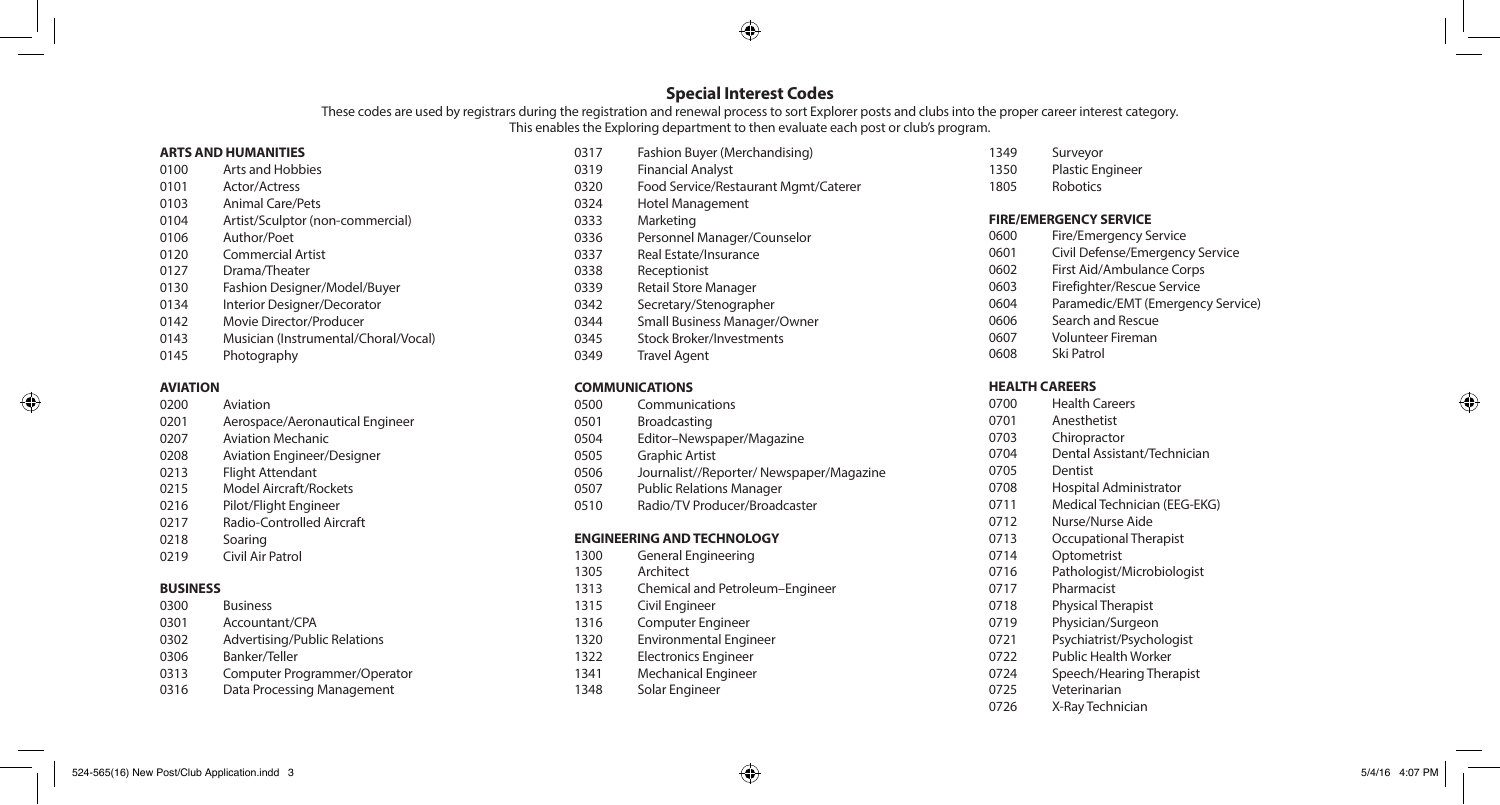#### **LAW ENFORCEMENT**

- General Law Enforcement Federal Agent (FBI, Secret Service) Military Police
- Police Officer
- 
- Sheriff/Deputy
- State Police/Hwy. Patrol Probation/Parole Officer
- Police Reserve/Auxiliary
- Private Security
- 

#### **LAW, GOVERNMENT, AND PUBLIC SERVICE**

 Law/Government and Public Service Air Force Army Attorney/Lawyer Urban Planning City Manager Civil Service/Government Coast Guard Court Reporter Legal Secretary Marine Corps National Guard Navy Parks/Recreation Director Politician Military Career Safe Rides Program **SCIENCE** General Science

Astronaut

**Special Interest Codes**

⊕

- Astronomer
- Biochemist
- Molecular Biology
- Biologist
- Botanist
- Chemist
- Computers/Programmer
- Conservationist/Ecologist
- Environmental Scientist
- Geologist/Geophysicist
- Marine Biologist/Oceanographer
- Mathematician/Statistician
- Meteorologist
- Physicist/Nuclear Scientist
- Wildlife/Fish Manager
- Zoologist/Zoo Director

#### **SKILLED TRADES**

- Skilled Trades Appliance Repair/Service
- Auto Repair
- Hair Stylist
- Building Contractor
- Florist/Horticulture
- Landscape Architect
- Carpenter/Woodworking
- Chef/Baker
- Draftsman
- Electrician
- Farmer/Rancher
- Forester/Lumberjack
- Heavy Equipment Operator
- Homemaker
- Mass Transit Employee–Railroad
- Painter/Paperhanger
- Plumber/Pipefitter
- Printer/Lithographer/Engraver
- Truck/Bus Driver
- Animal Control Officer

#### **SOCIAL SERVICES**

- Social Service
- Adult Care Attendant
- Child Care Attendant
- Dietician
- Drug/Alcohol Counselor
- Exercise Attendant
- Funeral Director
- Home Economist
- Librarian
- Museum Curator/History
- School Counselor/Guidance
- Social/Welfare Worker
- Teacher/Teacher Aide
- Volunteer Worker (disabilities/senior)
- Youth Organization Volunteer
- 1532 Youth Worker (Scouts, "Y," 4-H, J.A.)

#### **OTHER**

- Career Education Multi-careers Sports Physical disabilities Mental disabilities
- Correctional institutions

#### **EXPLORER CLUBS**

Explorer Club

⊕

 Anthropologist Archaeologist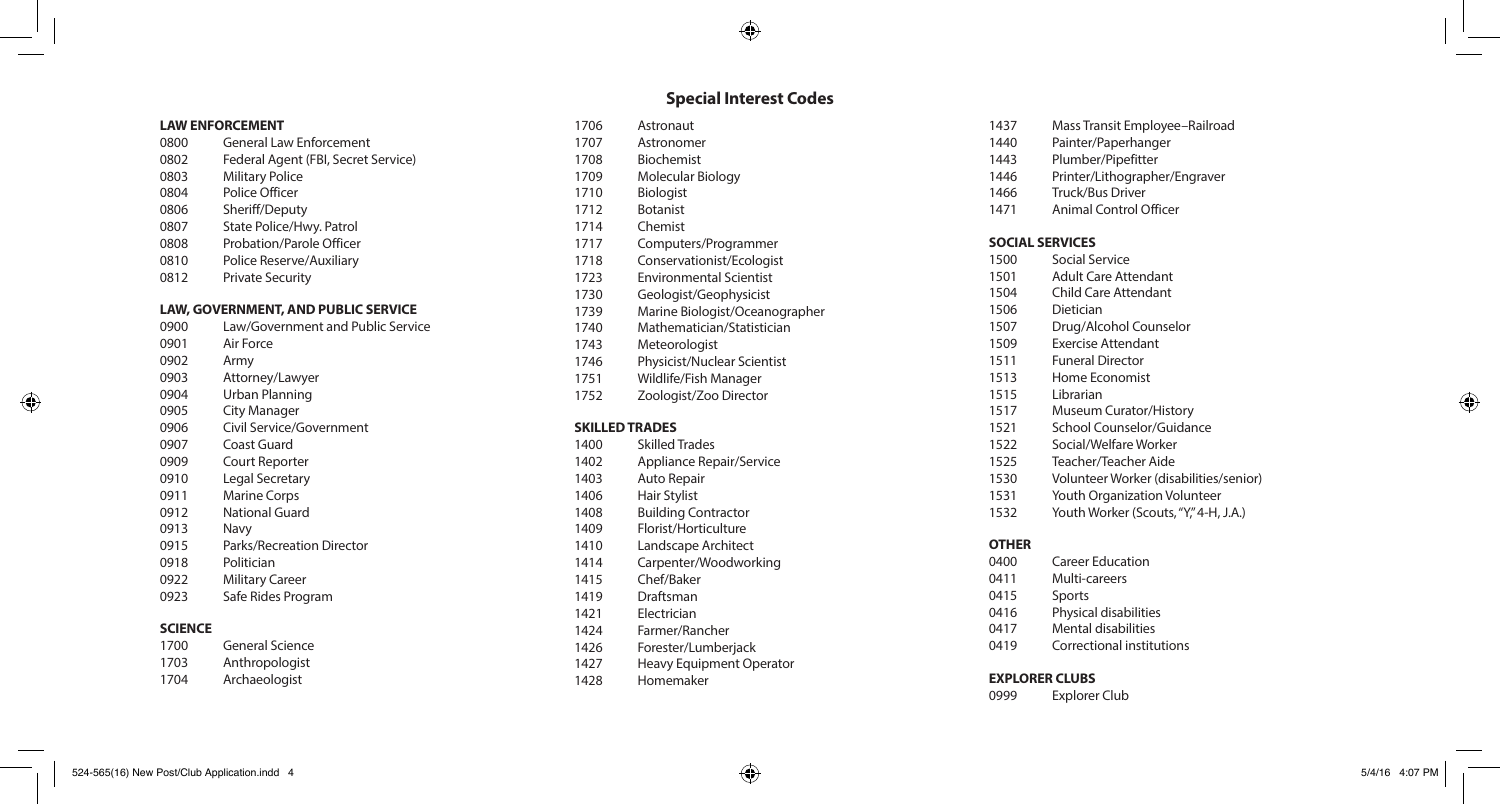

 $\bigoplus$ 

Print one letter in each space—leave a space between words.

| $\overline{a}$<br>5 <sup>1</sup><br>7<br>$\overline{4}$<br>$\mathbf{1}$                                                                                                                           |  |  |  |  |
|---------------------------------------------------------------------------------------------------------------------------------------------------------------------------------------------------|--|--|--|--|
| Full name of participating organization<br>Org. Code                                                                                                                                              |  |  |  |  |
| District name<br>District no.                                                                                                                                                                     |  |  |  |  |
| Special needs, if applicable<br>Address of participating organization                                                                                                                             |  |  |  |  |
| Local Council Copy<br>Zip code<br>County<br>State<br>City                                                                                                                                         |  |  |  |  |
| Executive officer: first name<br>Date of birth<br>Middle name<br>Sex<br>Last name                                                                                                                 |  |  |  |  |
| Address<br>Email                                                                                                                                                                                  |  |  |  |  |
| State<br>Zip code<br>Phone number<br>City                                                                                                                                                         |  |  |  |  |
| for three years.<br>Expire date<br>Terms<br>Club<br>Number<br>Post/Club number<br><b>Effective date</b><br>(month and year)<br>(months)<br>Youth fees<br>-S<br>Post<br>Adult fees<br><sup>5</sup> |  |  |  |  |
| Unit Liability Insurance Fee<br>75.00<br>-\$<br>Special interest code<br>Special interest description<br>file<br><b>Total fees</b><br><sup>5</sup>                                                |  |  |  |  |
| Retain on<br><b>EXPLORING®</b><br>Signature of executive officer or designee by the executive officer<br>Signature of Exploring representative for the local office                               |  |  |  |  |

524-565 April 2016 Printing

Region Council no.

 $\bigoplus$